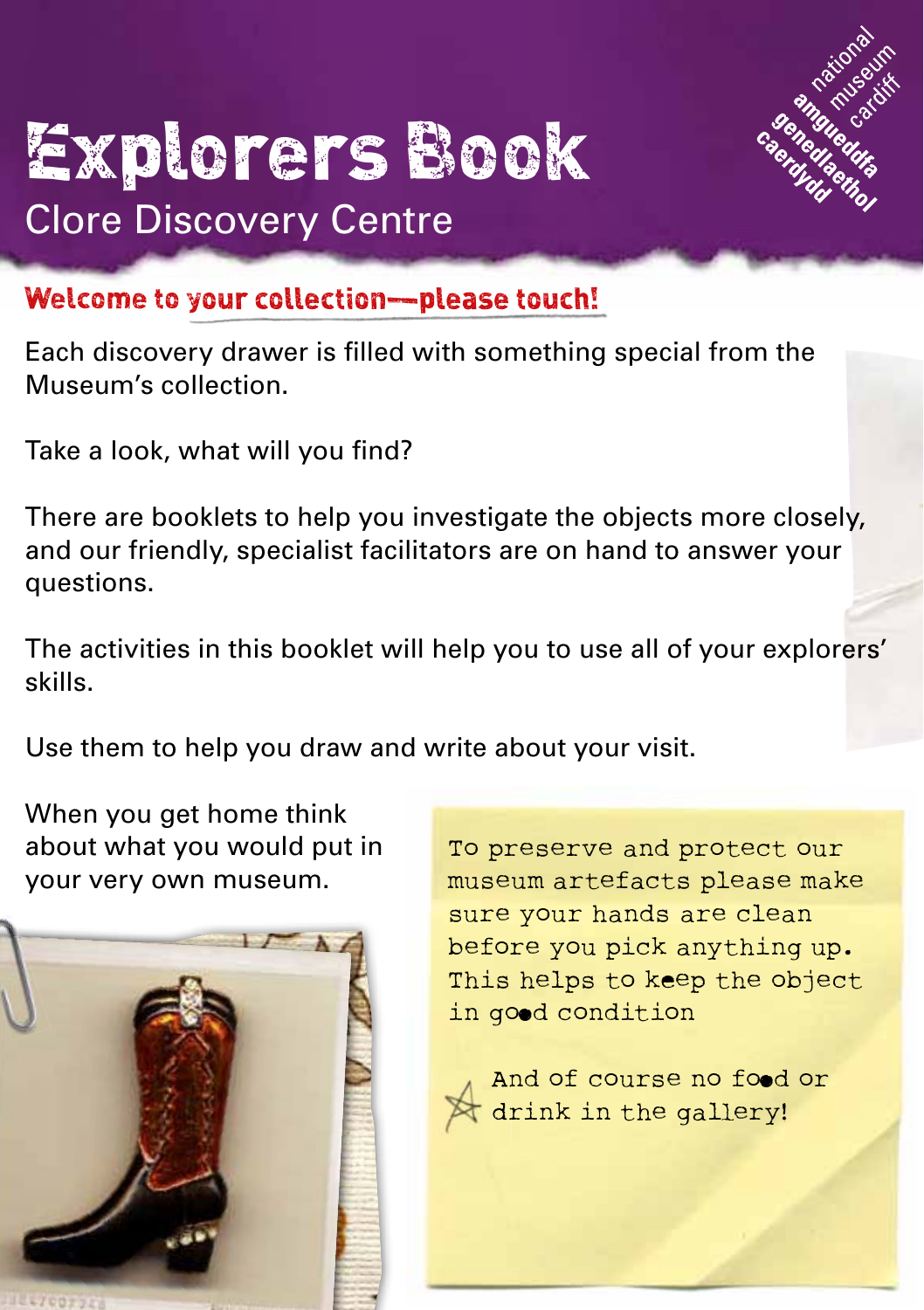#### How to be a good explorer

Being an explorer is all about looking at things differently.

When you are examining an object think about some of these questions.....

> Is it real or is it a model?

> > How old is it?

Is it heavy or light?

What does it feel like (rough, smooth, soft, hard....?)

How was it made?

Is it natural or manmade?

What is it made of?

Does it remind you of anything you've seen before?

Where did it come from?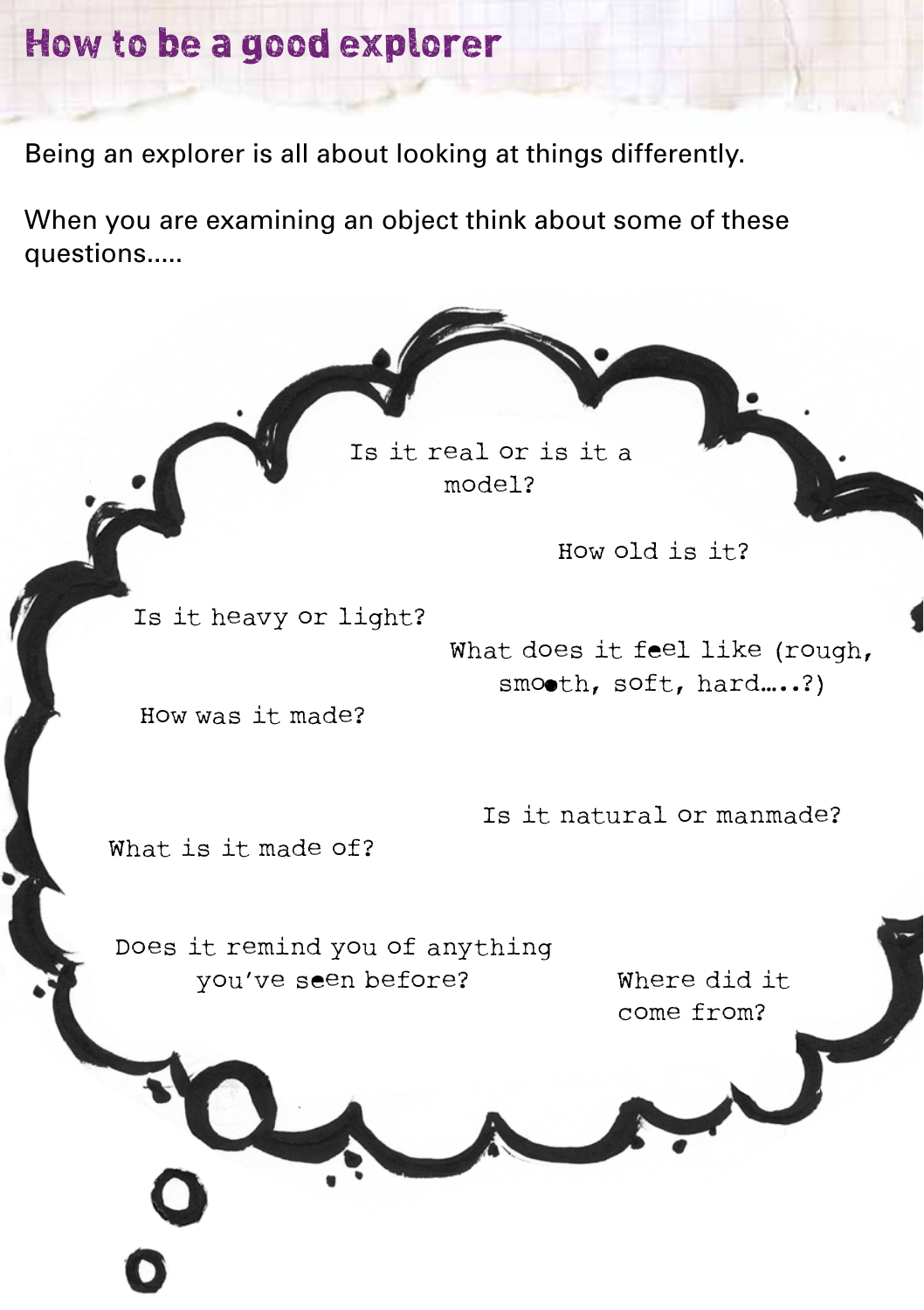### But what is it?

Have you noticed that museums use labels to explain and describe the objects they have on display?

Here in the Clore Discovery Centre we think half the fun is finding things out for yourself, it's what an explorer does.

Examine any two things in the gallery and write your own object labels for them. Think about what you want to tell the world about your objects:

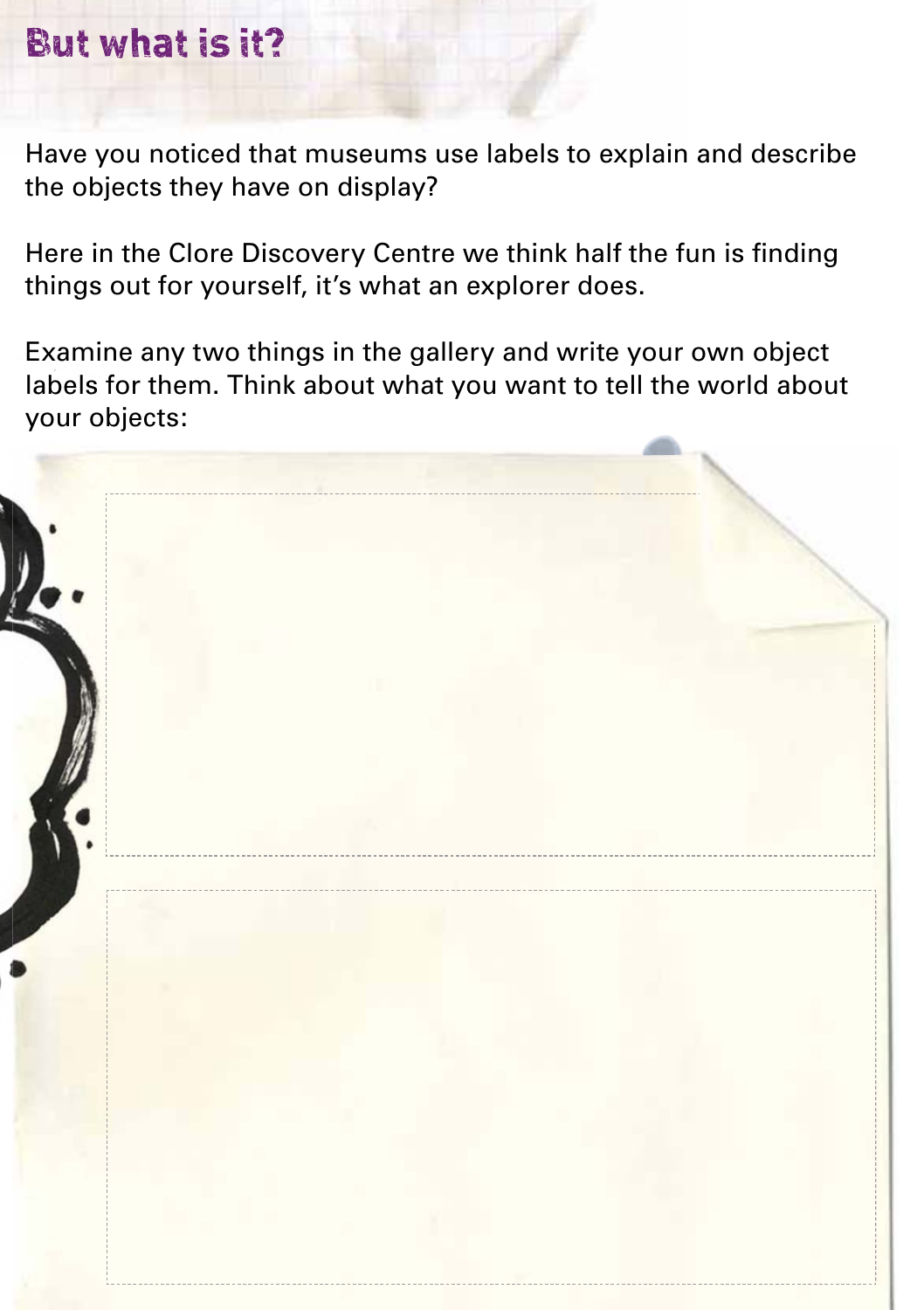### Take a closer look

Look at something closely. Look at it from far away. Does it look different each time?

Use the microscopes and magnifying glasses to help you get a really close up view of the objects.

The photos below show some of the specimens up close. Can you work out what they are?

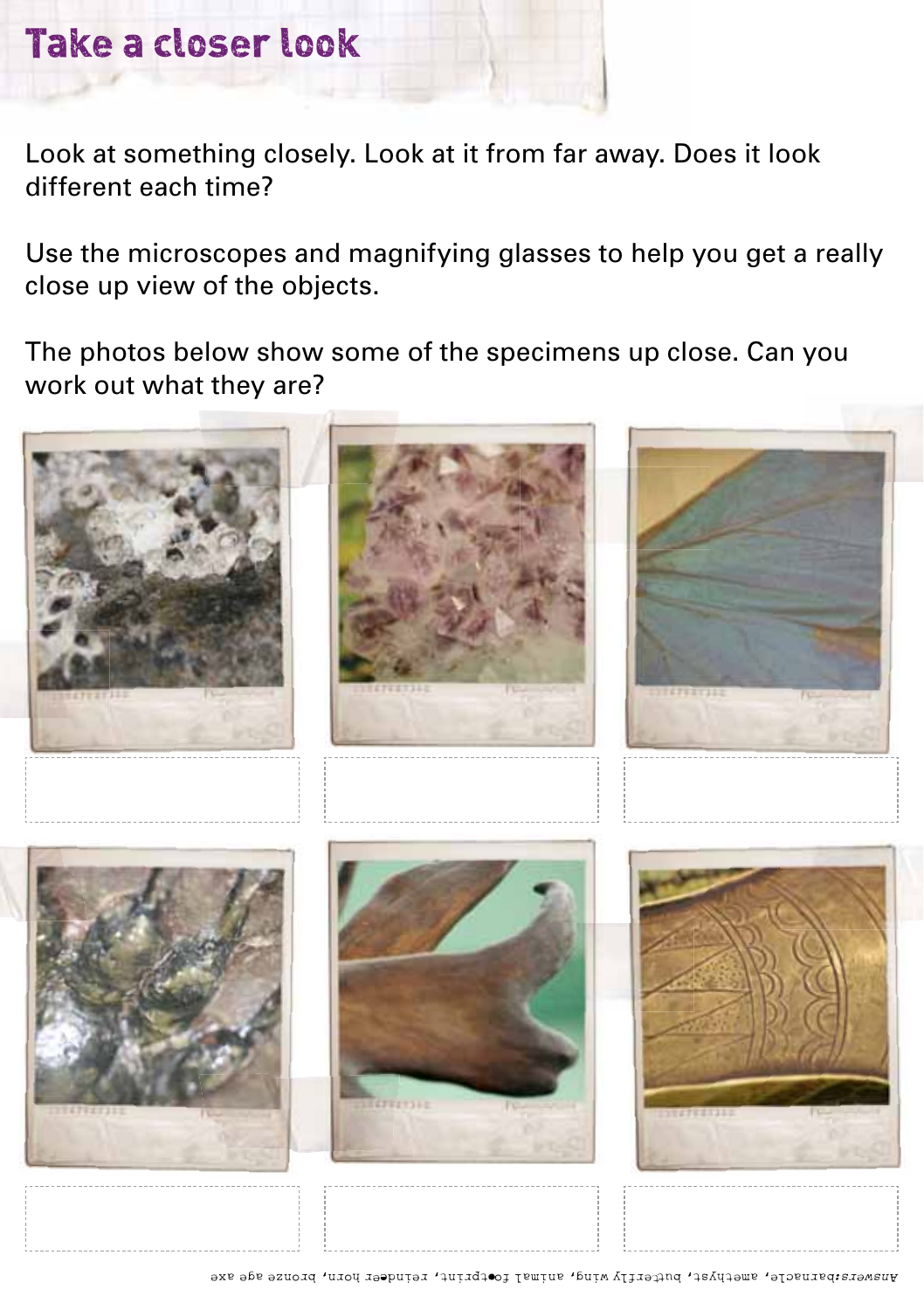When we explore objects we usually use more than one sense Choose three objects and describe them just by touch. When you've finished see if a friend can guess what you chose from your description.

Here's an example: Cold Bumpy Heavy It's an ammonite!

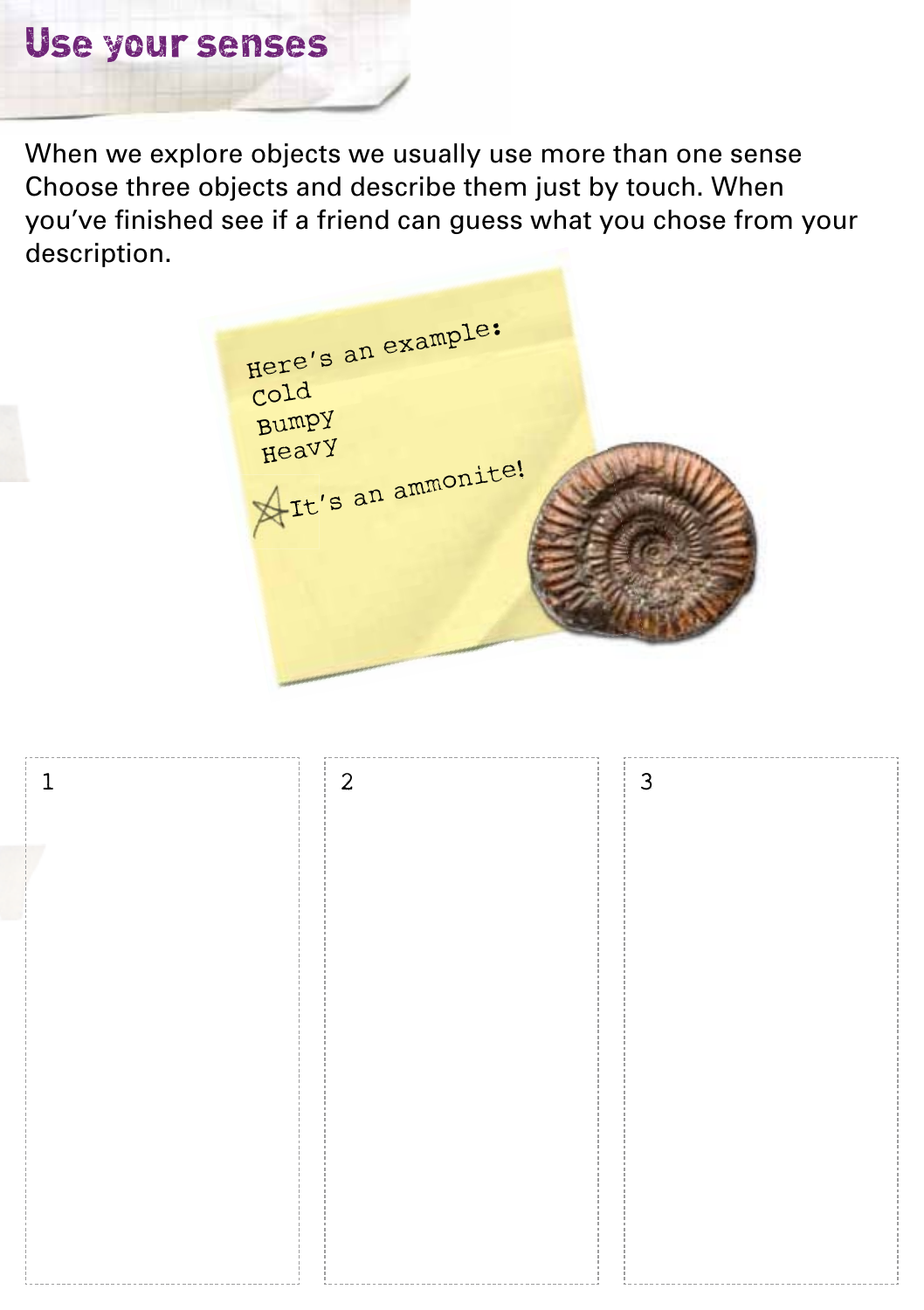## Word Play

#### ACROSS

- 1) Fragments of rocks and/or metal that fall from space.
- 4) The remains of once living plants or animals.
- 6) This arctic whale has one long, tusk like tooth.

DOWN

- 2) An eighteenth century must have item makes the perfect cuppa
- 3) Extinct flightless bird once found in Mauritius.
- 5) The bony protective casing of the head.
- 7) This gold coloured mineral, known as 'fool's gold', won't make you rich.

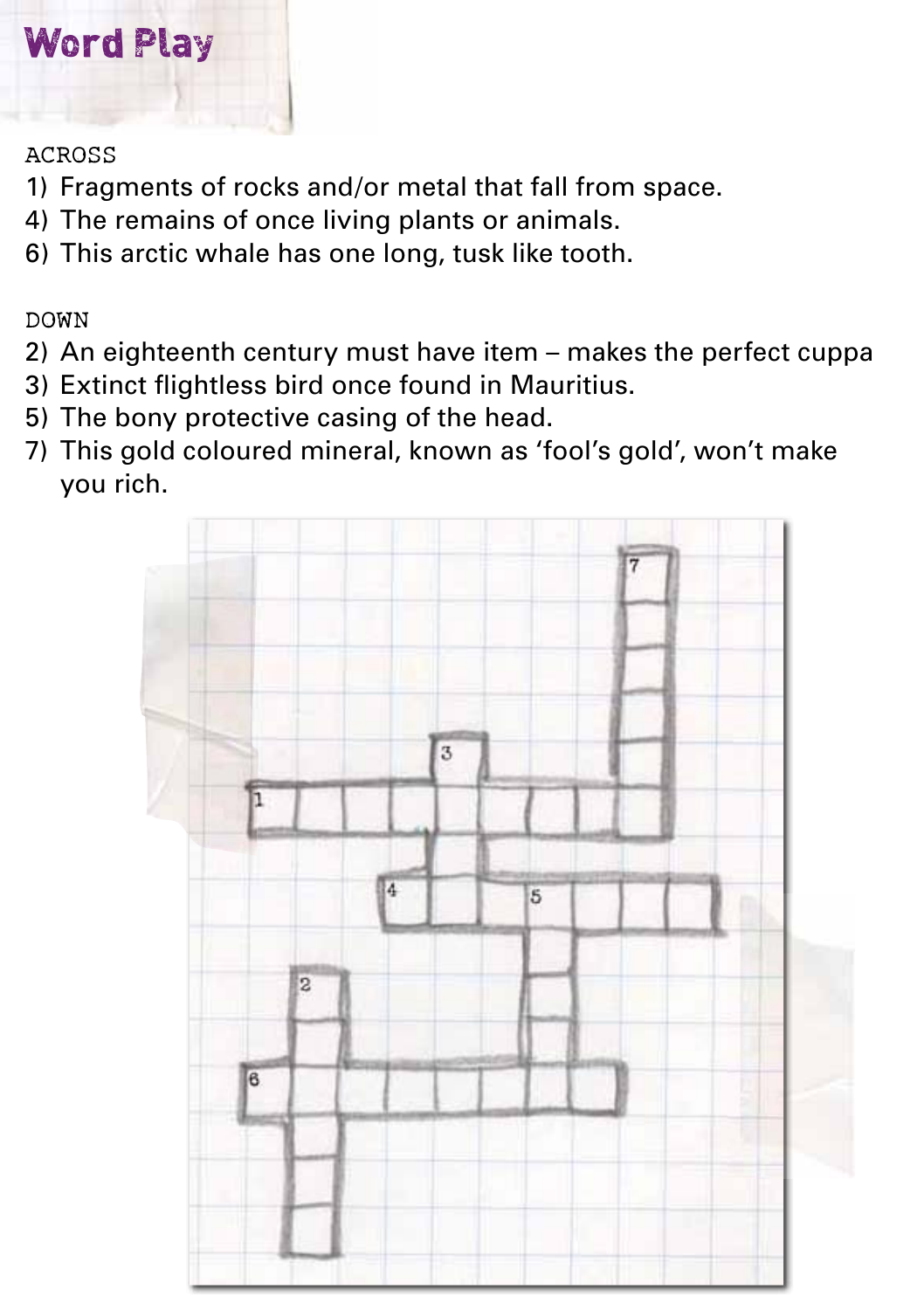#### Shadow Play

The Clore Discovery Centre looks very different after dark. We call the shadowy shapes that things make silhouettes.

Can you identify these objects from their silhouettes?

I helped people find their way in the dark during the Roman times





I belong to an African mammal. I spend a lot of time in the water so my eyes, ears and nostrils are placed high on my head.

A digger driver found me at a burial mound in Clocaenog, Denbighshire.

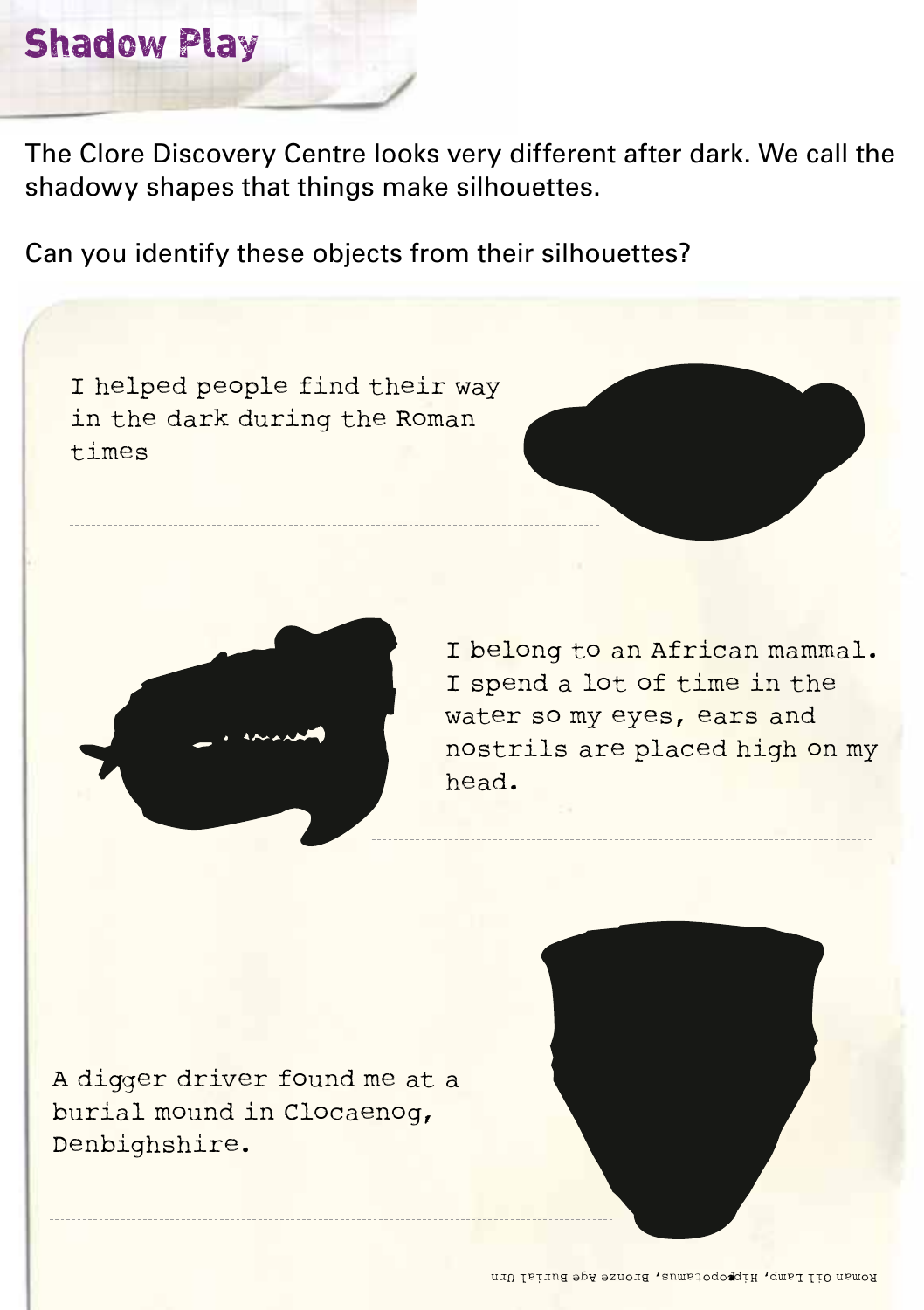

Explore your world. Fill the museum case below with drawings of your favour your first pair of shoes or something you have seen today.